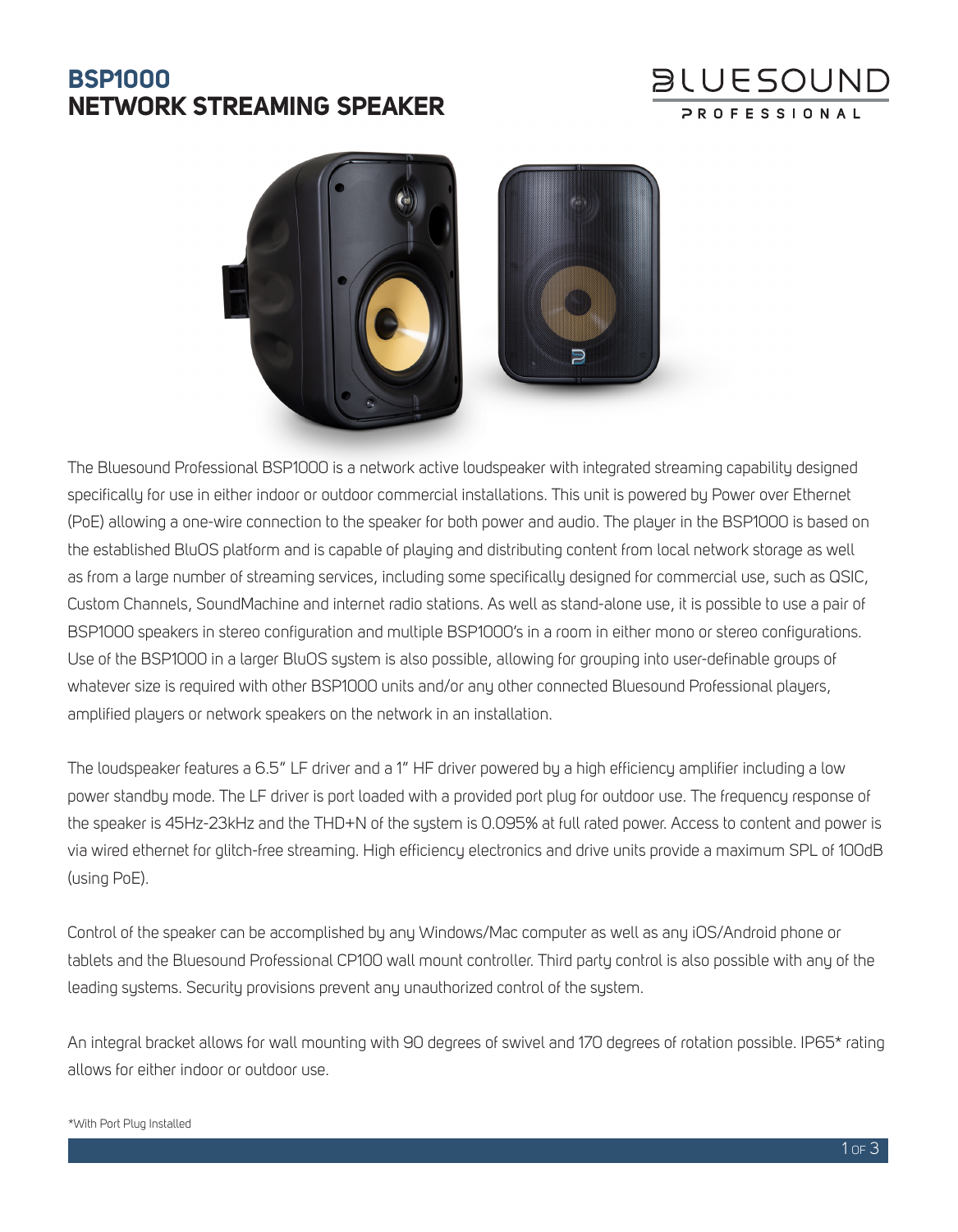#### **FEATURES**

- Full-range network streaming speaker system
- 6.5" LF driver and 1" HF driver
- Bass reflex loading with provided port plug for outdoor use
- Power over Ethernet (PoE+, PoE++) powering to allow single wired connection for both power and signal
- Indoor or outdoor use (IP65\* rating)
- 45Hz-23kHz frequency range
- 0.095% THD+N at full rated power
- maximum SPL of 100dB (using type PoE++)
- 2 or more BSP1000's can pair in stereo or multiple mono configuration
- Flexible and unlimited grouping of zones within a BluOS system
- Integration with local network content storage

• Integration with many streaming services including Spotify, Tidal, Qobuz etc.

**BLUESOUND** PROFESSIONA

- Integration with a wide variety of internet radio platforms
- PC/Mac, iOS/Android and third-party control
- Security preventing unauthorized control
- Specialist Bluesound Professional control panels
- Support of Hi-Res audio up to 192kHz/24 bit
- Support of MQA content
- Streaming via ethernet for increased reliability
- Wall mounting with integral bracket

#### **ARCHITECTS & ENGINEERS SPECIFICATION**

The network streaming speaker shall allow for the playing of material from network attached drives and a wide variety of streaming services including Spotify, Tidal, Qobuz, SoundMachine, QSIC and Custom Channels as well as internet radio platforms such as TuneIn and iHeart Radio. The network speaker shall support files up to 192kHz and 24-bit resolution as well as MQA encoded files. Control of the unit shall be possible from PC or Mac computers, Android and iOS mobile devices and third-party control systems. In addition, there shall be the provision for the connection of dedicated wall mount remote control panels to allow for local control of zones. The network speaker shall be based on the BluOS platform and shall be compatible with other BluOS devices to form a complete and integrated ecosystem including flexible grouping and control of zones. Networked speakers shall also be able to be paired in stereo or multiple mono combinations.

The network streaming speaker shall have a 6.5" woofer and 1" tweeter with bass reflex loading and provided port plug for outdoor use. The power amplifier shall be a high efficiency unit with a maximum SPL of 100dB (using PoE++). Streaming shall be via wired ethernet for increased reliability. The unit shall have no controls to prevent unauthorized adjustment and control of the unit shall incorporate security to prevent unauthorized access via other devices.

Wall mounting of the network speaker shall also be possible with integral bracket, allowing for 90° swivel and 170° rotation of the speaker.

The network streaming speaker shall be the Bluesound Professional BSP1000.